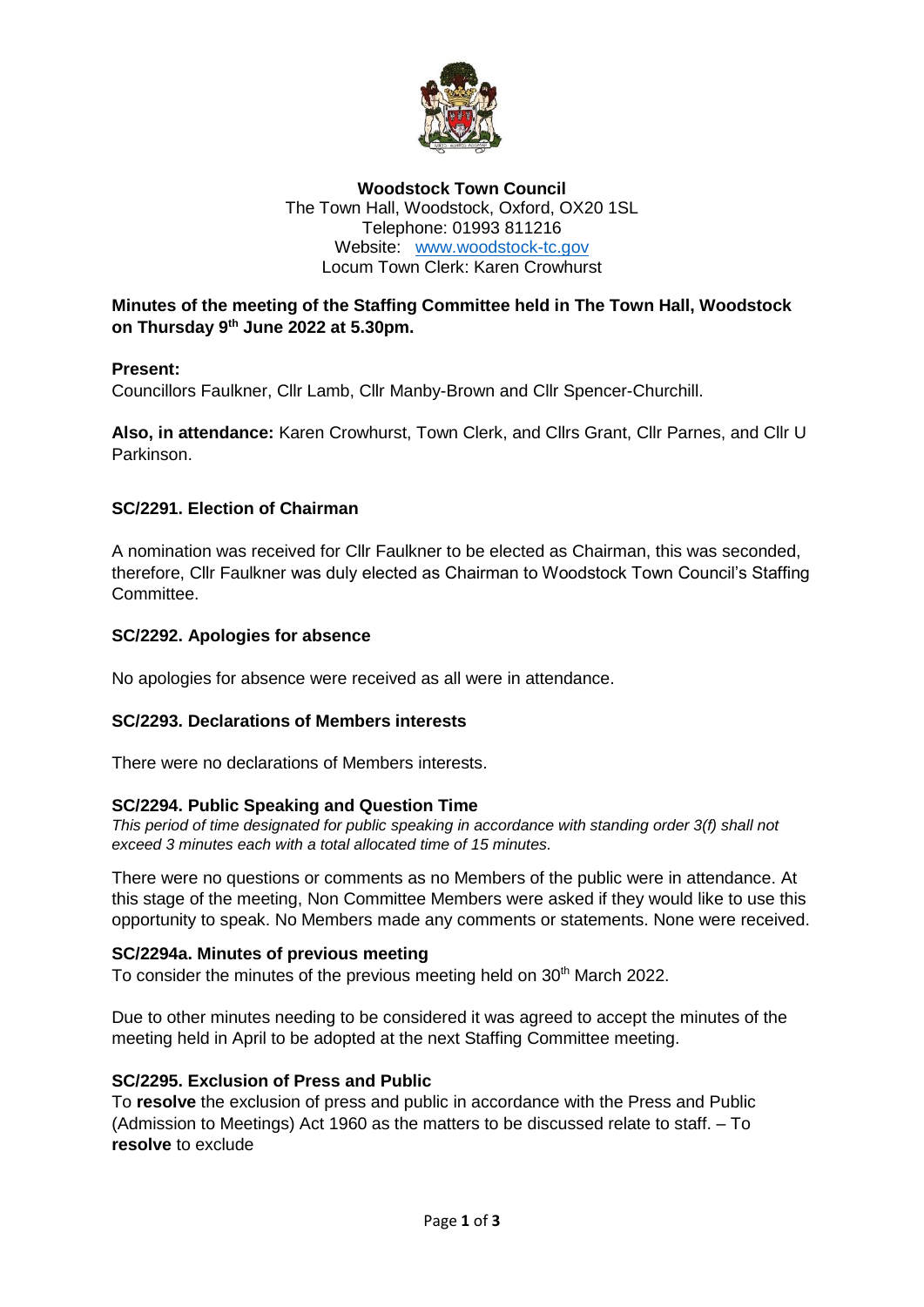

**Woodstock Town Council** The Town Hall, Woodstock, Oxford, OX20 1SL Telephone: 01993 811216 Website: [www.woodstock-tc.gov](http://www.woodstock-tc.gov/) Locum Town Clerk: Karen Crowhurst

It was **resolved** to exclude any press and members of the public.

The composition of the Staffing Committee was raised, and disappointment was expressed. The Clerk advised that in order to go forward there is an item on the next Council meeting to extend Membership of the Staffing Committee.

# **SC/2296. To consider responses to questions presented to Committee from Cllr Ann Grant**

Members considered the questions raised by Cllr Grant and agreed after taking the questions into account, it was agreed for the Clerk, and the Chairman of the Staffing Committee to meet with Cllr Grant and go through the questions with the aim of addressing questions and queries raised.

## **SC/22977. Staffing Matters**

a) Town Clerk vacancy – To decide timeframe and process for appointing the Town Clerk

After some discussion and taking into account comments made by non-Committee Members it was agreed to carry on with the Locum Clerk and launch the application process in September.

During this item Cllr Manby-Brown expressed his concern that the meeting had become uncomfortable due to comments raised by one Non Committee Member. Cllr Manby-Brown requested his concern be included in these minutes.

The Locum Clerk advised that order needed to be restored in order for the meeting to continue and the purpose of the meeting was for the Staffing Committee to transact the business on the agenda.

b) Appointment of Responsible Finance Officer - To consider various options presented and agree a timeframe, process, hours, and salary for appointing an RFO

Members considered the options presented to them in the confidential report and agreed to appoint Rachel Johnson as the Responsible Finance Officer on spinal column 33 for 8 hours per week. In the interim to meet the requirement of Section 151 of the Local Government Act 1972 to appoint Karen Crowhurst as RFO to Woodstock Town Council until the commencement of employment of Rachel Johnson

c) To consider the appointment of a Deputy Caretaker

This item was not discussed as the Council already has a Deputy Caretaker.